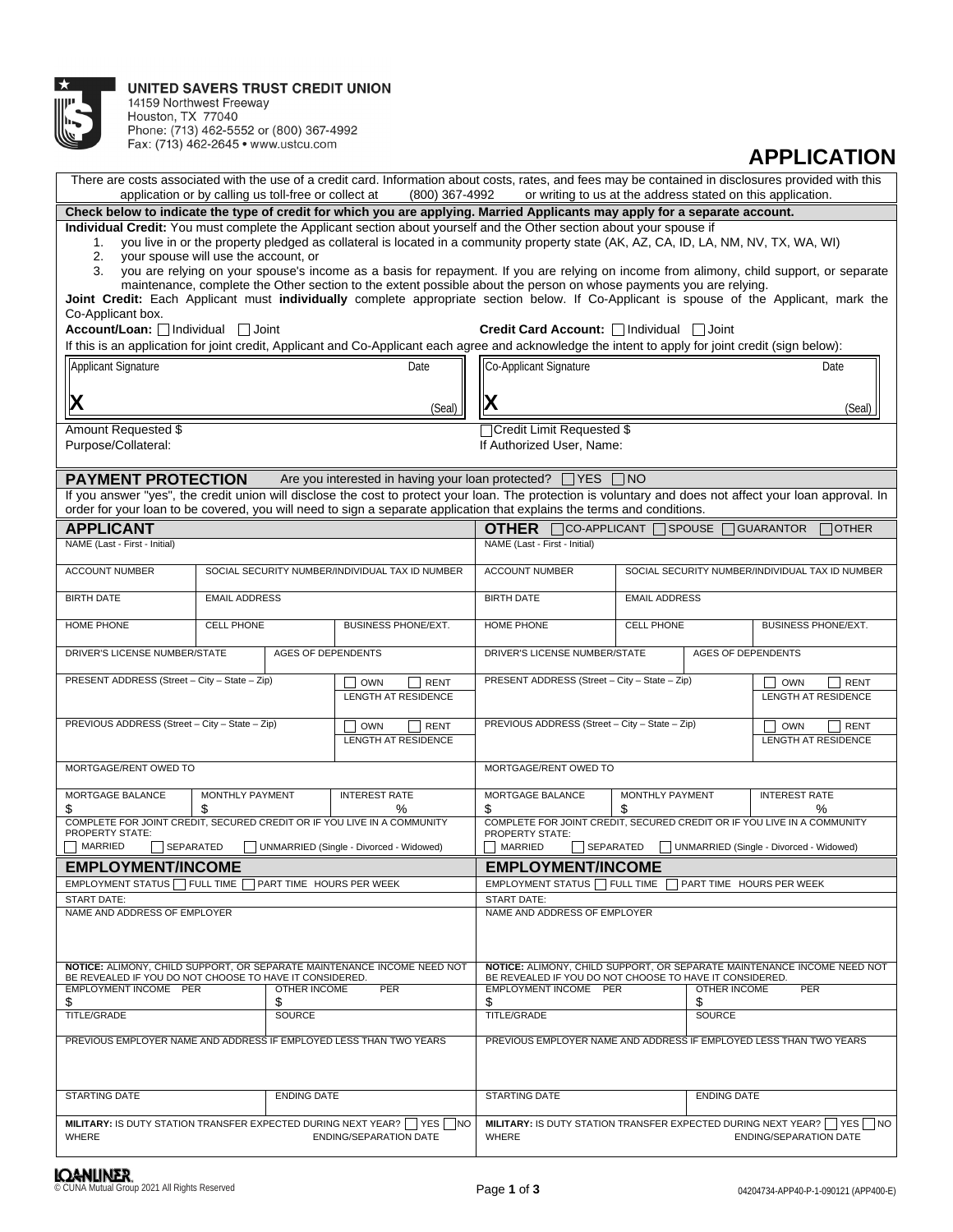| <b>REFERENCE</b>                                                                                                                                                                                                                                                                                                    |                                                                                                                                                                                                                                            | <b>REFERENCE</b>                                         |                                              |                          |                          |                                 |                   |                          |        |                          |
|---------------------------------------------------------------------------------------------------------------------------------------------------------------------------------------------------------------------------------------------------------------------------------------------------------------------|--------------------------------------------------------------------------------------------------------------------------------------------------------------------------------------------------------------------------------------------|----------------------------------------------------------|----------------------------------------------|--------------------------|--------------------------|---------------------------------|-------------------|--------------------------|--------|--------------------------|
| NAME AND ADDRESS OF NEAREST RELATIVE NOT LIVING WITH YOU                                                                                                                                                                                                                                                            |                                                                                                                                                                                                                                            | NAME AND ADDRESS OF NEAREST RELATIVE NOT LIVING WITH YOU |                                              |                          |                          |                                 |                   |                          |        |                          |
|                                                                                                                                                                                                                                                                                                                     |                                                                                                                                                                                                                                            |                                                          |                                              |                          |                          |                                 |                   |                          |        |                          |
| HOME PHONE                                                                                                                                                                                                                                                                                                          |                                                                                                                                                                                                                                            |                                                          |                                              |                          |                          |                                 |                   |                          |        |                          |
| <b>RELATIONSHIP</b>                                                                                                                                                                                                                                                                                                 |                                                                                                                                                                                                                                            | <b>RELATIONSHIP</b><br><b>HOME PHONE</b>                 |                                              |                          |                          |                                 |                   |                          |        |                          |
| <b>WHAT YOU OWE</b>                                                                                                                                                                                                                                                                                                 |                                                                                                                                                                                                                                            |                                                          |                                              |                          |                          |                                 |                   |                          |        |                          |
| <b>DEBT</b>                                                                                                                                                                                                                                                                                                         | <b>CREDITOR NAME OTHER THAN THIS CREDIT UNION</b><br>(Attach additional sheet(s) if necessary)                                                                                                                                             | <b>INTEREST RATE</b>                                     |                                              | PRESENT BALANCE          |                          | <b>MONTHLY PAYMENT</b>          |                   | <b>OWED BY</b>           |        |                          |
| RENT                                                                                                                                                                                                                                                                                                                |                                                                                                                                                                                                                                            |                                                          |                                              |                          |                          |                                 | APPLICANT   OTHER |                          |        |                          |
| FIRST MORTGAGE                                                                                                                                                                                                                                                                                                      |                                                                                                                                                                                                                                            |                                                          | %                                            | \$                       |                          | \$                              |                   |                          | $\Box$ |                          |
| (Incl. Tax & Ins.)                                                                                                                                                                                                                                                                                                  |                                                                                                                                                                                                                                            |                                                          | %                                            | \$                       | \$                       |                                 |                   |                          |        |                          |
|                                                                                                                                                                                                                                                                                                                     |                                                                                                                                                                                                                                            |                                                          | %                                            | \$                       |                          | \$                              |                   |                          |        |                          |
|                                                                                                                                                                                                                                                                                                                     |                                                                                                                                                                                                                                            |                                                          | %                                            | \$                       |                          | \$                              |                   |                          |        |                          |
|                                                                                                                                                                                                                                                                                                                     |                                                                                                                                                                                                                                            |                                                          | $\%$                                         | \$                       |                          | \$                              |                   |                          |        |                          |
|                                                                                                                                                                                                                                                                                                                     |                                                                                                                                                                                                                                            |                                                          | %<br>%                                       | \$<br>\$                 |                          | \$<br>\$                        |                   |                          |        |                          |
|                                                                                                                                                                                                                                                                                                                     |                                                                                                                                                                                                                                            |                                                          | %                                            | $\overline{\mathcal{E}}$ |                          | \$                              |                   |                          |        |                          |
|                                                                                                                                                                                                                                                                                                                     |                                                                                                                                                                                                                                            |                                                          | %                                            | \$                       |                          | \$                              |                   |                          |        |                          |
|                                                                                                                                                                                                                                                                                                                     |                                                                                                                                                                                                                                            |                                                          | %                                            | \$                       |                          | \$                              |                   |                          |        |                          |
|                                                                                                                                                                                                                                                                                                                     |                                                                                                                                                                                                                                            |                                                          | $\%$<br>$\%$                                 | \$<br>\$                 |                          | \$<br>\$                        |                   |                          |        |                          |
|                                                                                                                                                                                                                                                                                                                     | LIST ANY NAMES UNDER WHICH YOUR CREDIT REFERENCES                                                                                                                                                                                          |                                                          | <b>TOTALS</b>                                | \$                       |                          | \$                              |                   |                          |        |                          |
| AND CREDIT HISTORY CAN BE CHECKED:                                                                                                                                                                                                                                                                                  |                                                                                                                                                                                                                                            |                                                          |                                              |                          |                          |                                 |                   |                          |        |                          |
| <b>WHAT YOU OWN</b>                                                                                                                                                                                                                                                                                                 |                                                                                                                                                                                                                                            |                                                          |                                              |                          |                          |                                 |                   |                          |        |                          |
| <b>ASSET DESCRIPTION</b>                                                                                                                                                                                                                                                                                            | LIST LOCATION OF PROPERTY OR FINANCIAL INSTITUTION                                                                                                                                                                                         |                                                          | PLEDGED AS COLLATERAL<br><b>MARKET VALUE</b> |                          |                          |                                 |                   | <b>OWNED BY</b>          |        |                          |
|                                                                                                                                                                                                                                                                                                                     |                                                                                                                                                                                                                                            |                                                          | \$                                           |                          | <b>YES</b>               | <b>FOR ANOTHER LOAN</b><br>  NO |                   | <b>APPLICANT</b>         |        | <b>OTHER</b>             |
|                                                                                                                                                                                                                                                                                                                     |                                                                                                                                                                                                                                            |                                                          | \$                                           | <b>YES</b><br><b>NO</b>  |                          |                                 |                   |                          |        |                          |
|                                                                                                                                                                                                                                                                                                                     |                                                                                                                                                                                                                                            |                                                          | \$<br>TYES<br>NO                             |                          |                          |                                 |                   |                          |        |                          |
|                                                                                                                                                                                                                                                                                                                     |                                                                                                                                                                                                                                            |                                                          | \$<br>\$                                     |                          | <b>YES</b><br><b>YES</b> | <b>NO</b><br>NO                 |                   |                          |        |                          |
|                                                                                                                                                                                                                                                                                                                     |                                                                                                                                                                                                                                            |                                                          | \$                                           |                          | <b>YES</b>               | N <sub>O</sub>                  |                   |                          |        |                          |
|                                                                                                                                                                                                                                                                                                                     |                                                                                                                                                                                                                                            |                                                          | \$                                           |                          | <b>YES</b>               | <b>NO</b>                       |                   |                          |        |                          |
|                                                                                                                                                                                                                                                                                                                     | IF YOU ANSWER "YES" (BY CHECKING THE BOX) TO ANY QUESTION OTHER THAN #1,<br><b>OTHER INFORMATION ABOUT YOU</b><br><b>EXPLAIN ON AN ATTACHED SHEET</b>                                                                                      |                                                          |                                              |                          |                          |                                 |                   | <b>APPLICANT</b>         |        | <b>OTHER</b>             |
|                                                                                                                                                                                                                                                                                                                     | 1. ARE YOU A U.S. CITIZEN OR PERMANENT RESIDENT ALIEN?                                                                                                                                                                                     |                                                          |                                              |                          |                          |                                 |                   |                          |        |                          |
| 2.                                                                                                                                                                                                                                                                                                                  | DO YOU CURRENTLY HAVE ANY OUTSTANDING JUDGMENTS OR HAVE YOU EVER FILED FOR BANKRUPTCY, HAD A DEBT ADJUSTMENT PLAN<br>CONFIRMED UNDER CHAPTER 13, HAD PROPERTY FORECLOSED UPON OR REPOSSESSED IN THE LAST SEVEN YEARS, OR BEEN A PARTY IN A |                                                          |                                              |                          |                          |                                 |                   | $\mathsf{L}$             |        | $\overline{\phantom{a}}$ |
| LAWSUIT?                                                                                                                                                                                                                                                                                                            |                                                                                                                                                                                                                                            |                                                          |                                              |                          |                          |                                 |                   |                          |        |                          |
| 3. IS YOUR INCOME LIKELY TO DECLINE IN THE NEXT TWO YEARS?<br>4. ARE YOU A CO-MAKER, CO-SIGNER OR GUARANTOR ON ANY LOAN NOT LISTED ABOVE?                                                                                                                                                                           |                                                                                                                                                                                                                                            |                                                          |                                              |                          |                          |                                 |                   |                          |        |                          |
| FOR WHOM (Name of Others Obligated on Loan):                                                                                                                                                                                                                                                                        |                                                                                                                                                                                                                                            |                                                          |                                              |                          |                          |                                 |                   |                          |        |                          |
| TO WHOM (Name of Creditor):                                                                                                                                                                                                                                                                                         |                                                                                                                                                                                                                                            |                                                          |                                              |                          |                          |                                 |                   | $\overline{\phantom{a}}$ |        |                          |
|                                                                                                                                                                                                                                                                                                                     |                                                                                                                                                                                                                                            |                                                          |                                              |                          |                          |                                 |                   |                          |        |                          |
| <b>STATE LAW NOTICE(S)</b>                                                                                                                                                                                                                                                                                          | Notice to Nebraska Residents: A credit agreement must be in writing to be enforceable under Nebraska law. To protect you and us from any                                                                                                   |                                                          |                                              |                          |                          |                                 |                   |                          |        |                          |
|                                                                                                                                                                                                                                                                                                                     | misunderstandings or disappointments, any contract, promise, undertaking, or offer to forebear repayment of money or to make any other financial                                                                                           |                                                          |                                              |                          |                          |                                 |                   |                          |        |                          |
|                                                                                                                                                                                                                                                                                                                     | accommodation in connection with this loan of money or grant or extension of credit, or any amendment of, cancellation of, waiver of, or substitution                                                                                      |                                                          |                                              |                          |                          |                                 |                   |                          |        |                          |
| must be in writing to be effective.                                                                                                                                                                                                                                                                                 | for any or all of the terms or provisions of any instrument or document executed in connection with this loan of money or grant or extension of credit,                                                                                    |                                                          |                                              |                          |                          |                                 |                   |                          |        |                          |
|                                                                                                                                                                                                                                                                                                                     | Notice to New York Residents: New York residents may contact the New York State Department of Financial Services to obtain a comparative                                                                                                   |                                                          |                                              |                          |                          |                                 |                   |                          |        |                          |
| listing of credit card rates, fees, and grace periods. New York State Department of Financial Services: 1-800-342-3736 or www.dfs.ny.gov.                                                                                                                                                                           |                                                                                                                                                                                                                                            |                                                          |                                              |                          |                          |                                 |                   |                          |        |                          |
| Notice to Ohio Residents: The Ohio laws against discrimination require that all creditors make credit equally available to all creditworthy customers,<br>and that credit reporting agencies maintain separate credit histories on each individual upon request. The Ohio Civil Rights Commission administers       |                                                                                                                                                                                                                                            |                                                          |                                              |                          |                          |                                 |                   |                          |        |                          |
| compliance with this law.                                                                                                                                                                                                                                                                                           |                                                                                                                                                                                                                                            |                                                          |                                              |                          |                          |                                 |                   |                          |        |                          |
|                                                                                                                                                                                                                                                                                                                     | Notice to Wisconsin Residents: (1) No provision of any marital property agreement, unilateral statement under Section 766.59, or court decree                                                                                              |                                                          |                                              |                          |                          |                                 |                   |                          |        |                          |
| under Section 766.70 will adversely affect the rights of the Credit Union unless the Credit Union is furnished a copy of the agreement, statement or                                                                                                                                                                |                                                                                                                                                                                                                                            |                                                          |                                              |                          |                          |                                 |                   |                          |        |                          |
| decree, or has actual knowledge of its terms, before the credit is granted or the account is opened. (2) Please sign if you are not applying for this<br>account or loan with your spouse. The credit being applied for, if granted, will be incurred in the interest of the marriage or family of the undersigned. |                                                                                                                                                                                                                                            |                                                          |                                              |                          |                          |                                 |                   |                          |        |                          |
| Signature for Wisconsin Residents Only<br>Date                                                                                                                                                                                                                                                                      |                                                                                                                                                                                                                                            |                                                          |                                              |                          |                          |                                 |                   |                          |        |                          |
|                                                                                                                                                                                                                                                                                                                     |                                                                                                                                                                                                                                            |                                                          |                                              |                          |                          |                                 |                   |                          |        |                          |
|                                                                                                                                                                                                                                                                                                                     |                                                                                                                                                                                                                                            | (Seal)                                                   |                                              |                          |                          |                                 |                   |                          |        |                          |